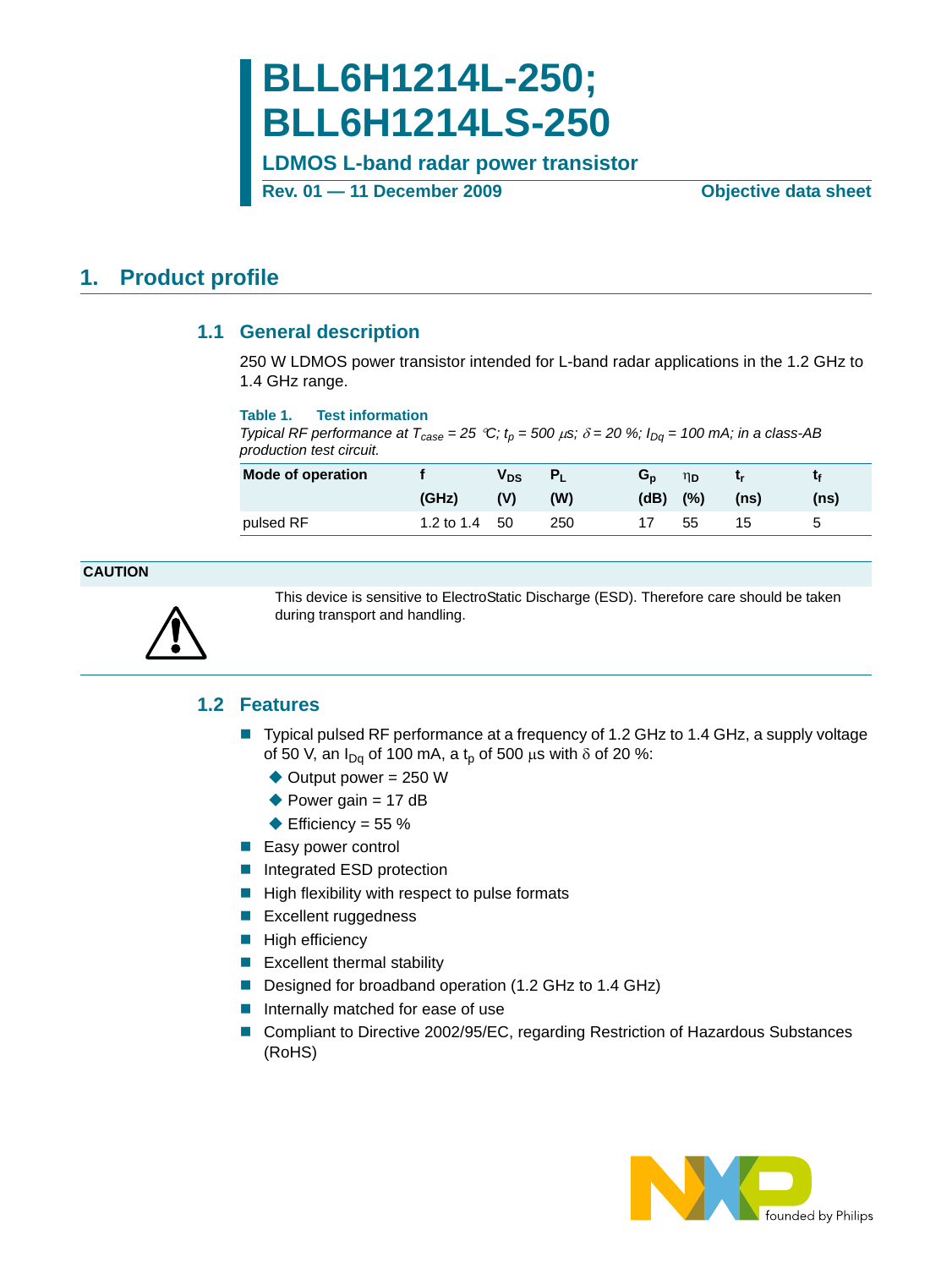#### **1.3 Applications**

■ L-band power amplifiers for radar applications in the 1.2 GHz to 1.4 GHz frequency range

### <span id="page-1-2"></span><span id="page-1-1"></span>**2. Pinning information**

| <b>Pinning</b>            |                                    |                           |
|---------------------------|------------------------------------|---------------------------|
| <b>Description</b>        |                                    | <b>Graphic symbol</b>     |
| BLL6H1214L-250 (SOT502A)  |                                    |                           |
| drain                     |                                    |                           |
| gate                      |                                    |                           |
| source                    | $[1]$<br>౼౩<br>2                   | 2<br>З<br>sym112          |
| BLL6H1214LS-250 (SOT502B) |                                    |                           |
| drain                     |                                    |                           |
| gate                      |                                    |                           |
| source                    | $\boxed{1}$<br>3<br>$\overline{c}$ | sym112                    |
|                           |                                    | <b>Simplified outline</b> |

<span id="page-1-0"></span>[1] Connected to flange.

### <span id="page-1-3"></span>**3. Ordering information**

| <b>Ordering information</b><br>Table 3. |             |                                                              |                |  |
|-----------------------------------------|-------------|--------------------------------------------------------------|----------------|--|
| Type number                             | Package     |                                                              |                |  |
|                                         | <b>Name</b> | <b>Description</b>                                           | <b>Version</b> |  |
| BLL6H1214L-250                          | ۰           | flanged LDMOST ceramic package; 2 mounting<br>holes: 2 leads | SOT502A        |  |
| BLL6H1214LS-250                         | ٠           | earless flanged LDMOST ceramic package; 2 leads              | SOT502B        |  |

### <span id="page-1-4"></span>**4. Limiting values**

#### **Table 4. Limiting values**

*In accordance with the Absolute Maximum Rating System (IEC 60134).*

| Symbol                     | <b>Parameter</b>     | <b>Conditions</b> | Min                      | Max   | Unit |
|----------------------------|----------------------|-------------------|--------------------------|-------|------|
| V <sub>DS</sub>            | drain-source voltage |                   | $\overline{\phantom{a}}$ | 100   | v    |
| V <sub>GS</sub>            | gate-source voltage  |                   | $-0.5$                   | $+13$ | V    |
| ΙD                         | drain current        |                   | $\blacksquare$           | 72    | Α    |
| ${\mathsf T}_{\text{stg}}$ | storage temperature  |                   | $-65$                    | +150  | °C   |
|                            | junction temperature |                   | $\overline{\phantom{a}}$ | 225   | °C   |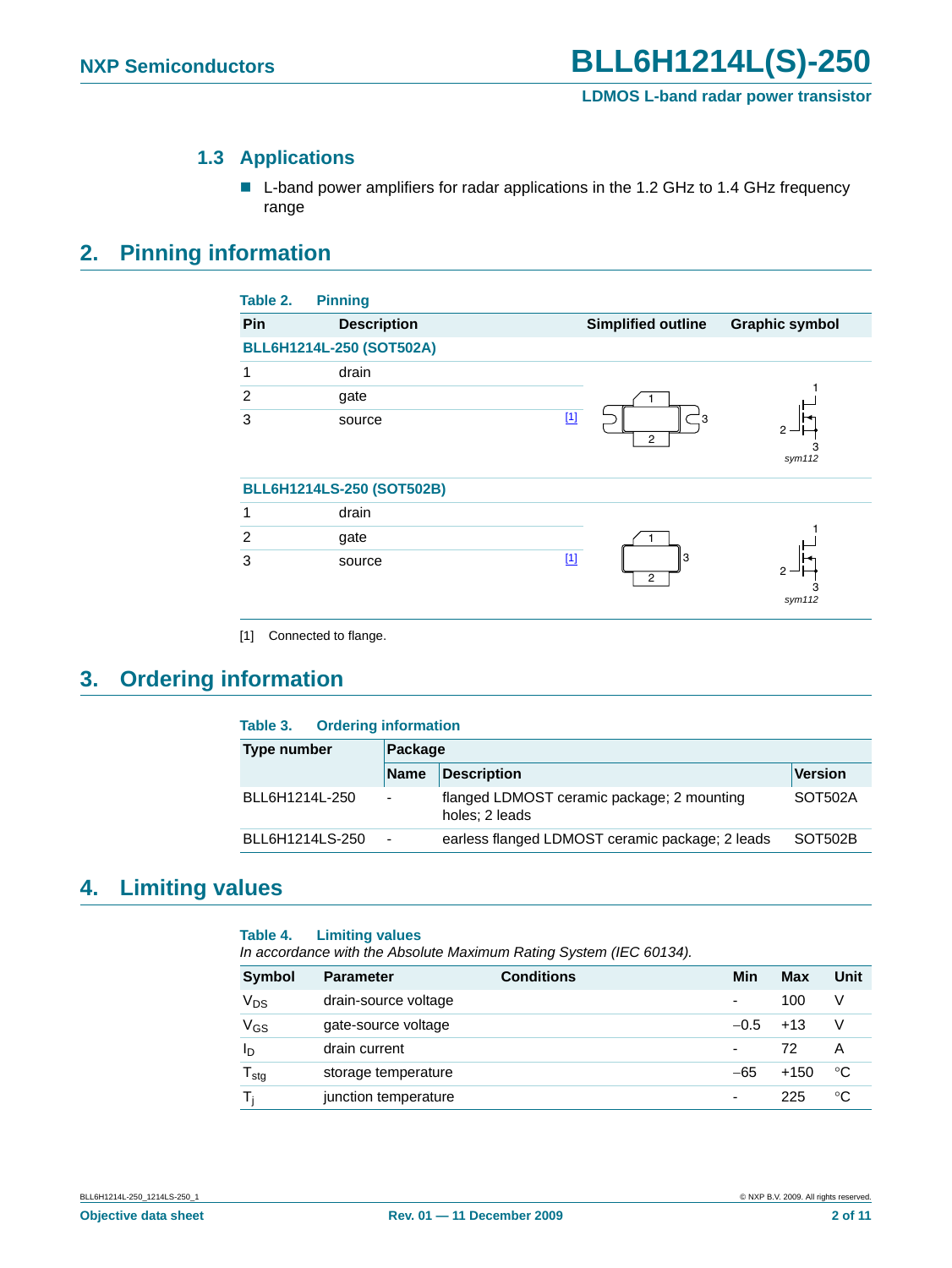### <span id="page-2-0"></span>**5. Thermal characteristics**

| Table 5.         | <b>Thermal characteristics</b>       |                                                            |      |      |
|------------------|--------------------------------------|------------------------------------------------------------|------|------|
| <b>Symbol</b>    | <b>Parameter</b>                     | <b>Conditions</b>                                          | Tvp  | Unit |
| $Z_{th(i-c)}$    | transient thermal impedance from     | $T_{\text{case}} = 85 \text{ °C}$ ; P <sub>1</sub> = 250 W |      |      |
| junction to case | $t_p = 100 \mu s$ ; $\delta = 10 \%$ | 0.10                                                       | K/W  |      |
|                  |                                      | $t_p = 200 \mu s$ ; $\delta = 10 \%$                       | 0.13 | K/W  |
|                  |                                      | $t_p = 500 \mu s$ ; $\delta = 20 \%$                       | 0.15 | K/W  |
|                  |                                      | $t_p = 100 \mu s$ ; $\delta = 20 \%$                       | 0.14 | K/W  |

### <span id="page-2-1"></span>**6. Characteristics**

| Table 6.<br>$T_i = 25$ °C. | <b>DC</b> characteristics        |                                                    |     |                          |                          |           |
|----------------------------|----------------------------------|----------------------------------------------------|-----|--------------------------|--------------------------|-----------|
| Symbol                     | <b>Parameter</b>                 | <b>Conditions</b>                                  | Min | <b>Typ</b>               |                          | Max Unit  |
| $V_{(BR)DSS}$              | drain-source breakdown voltage   | $V_{GS} = 0$ V; $I_D = 2.7$ mA                     | 100 | $\overline{\phantom{a}}$ | $\overline{\phantom{0}}$ | v         |
| $V_{GS(th)}$               | gate-source threshold voltage    | $V_{DS}$ = 10 V; $I_D$ = 270 mA                    | 1.3 | 1.8                      | 2.2                      | - V       |
| <b>I</b> <sub>DSS</sub>    | drain leakage current            | $V_{GS} = 0 V$ ; $V_{DS} = 50 V$                   |     | $\overline{\phantom{a}}$ | 1.4                      | μA        |
| $I_{DSX}$                  | drain cut-off current            | $V_{GS} = V_{GS(th)} + 3.75 V;$<br>$V_{DS} = 10 V$ | 64  | 72                       | -                        | A         |
| lgss                       | gate leakage current             | $V_{GS}$ = 11 V; $V_{DS}$ = 0 V                    | ä,  | -                        | 140                      | nA        |
| $g_{fs}$                   | forward transconductance         | $V_{DS}$ = 10 V; $I_D$ = 270 mA                    | 3.2 | 5                        | $\overline{\phantom{0}}$ | S         |
| $R_{DS(on)}$               | drain-source on-state resistance | $V_{GS} = V_{GS(th)} + 3.75 V;$<br>$ln = 9.5 A$    | -   | 50                       | 90                       | $m\Omega$ |

#### **Table 7. RF characteristics**

*Mode of operation: pulsed RF;*  $t_p = 500 \mu s$ ;  $\delta = 20 \%$ ; RF performance at  $V_{DS} = 50 V$ ;  $I_{Dq} = 100 \text{ mA}$ ; *Tcase = 25* °*C; unless otherwise specified, in a class-AB production test circuit.*

| Symbol                    | <b>Parameter</b>                      | <b>Conditions</b> |     | Min Typ        | Max Unit                 |    |
|---------------------------|---------------------------------------|-------------------|-----|----------------|--------------------------|----|
| $P_{\perp}$               | output power                          |                   | 250 | $\blacksquare$ | $\overline{\phantom{0}}$ | W  |
| $V_{DS}$                  | drain-source voltage                  | $P_1 = 250 W$     | ٠   | ٠              | 50                       | V  |
| $G_p$                     | power gain                            | $P_1 = 250 W$     | 15  | 17             | $\overline{\phantom{a}}$ | dB |
| $RL_{in}$                 | input return loss                     | $P_1 = 250 W$     | -   | 10             | $\overline{\phantom{a}}$ | dB |
| $P_{L(1dB)}$              | output power at 1 dB gain compression |                   | -   | 300            | $\blacksquare$           | W  |
| ηD                        | drain efficiency                      | $P_1 = 250 W$     | 50  | 55             | $\overline{\phantom{a}}$ | %  |
| P <sub>droop(pulse)</sub> | pulse droop power                     | $P_1 = 250 W$     | -   | $\Omega$       | 0.3                      | dB |
| $t_{\sf r}$               | rise time                             | $P_1 = 250 W$     | -   | 15             | 25                       | ns |
| t                         | fall time                             | $P_1 = 250 W$     | ٠   | 5              | 25                       | ns |

#### <span id="page-2-2"></span>**6.1 Ruggedness in class-AB operation**

The BLL6H1214L-250 and BLL6H1214LS-250 are capable of withstanding a load mismatch corresponding to  $VSWR = 10:1$  through all phases under the following conditions:  $V_{DS} = 50$  V;  $I_{Dq} = 100$  mA;  $P_L = 250$  W;  $t_p = 500$   $\mu$ s;  $\delta = 20$  %.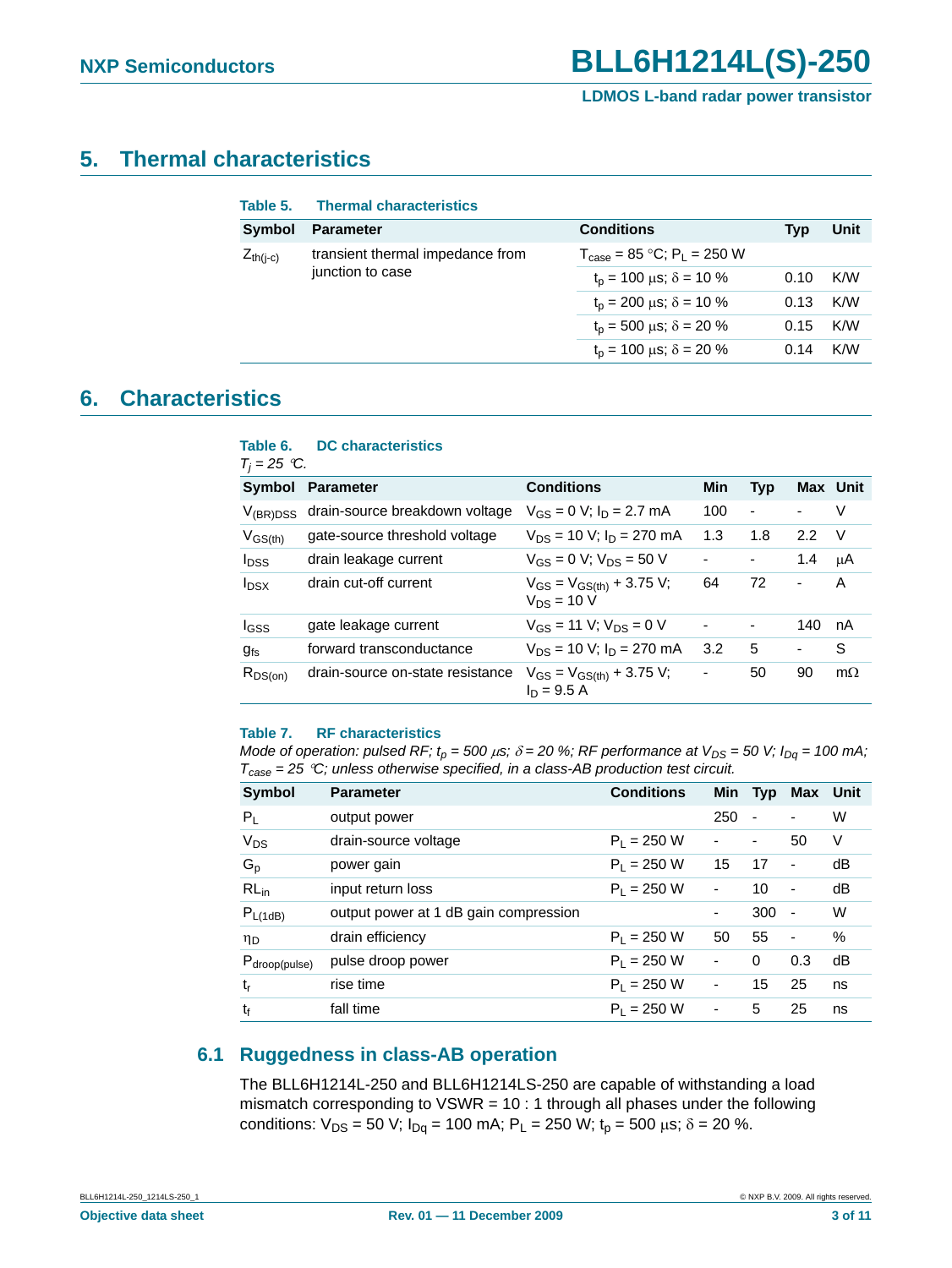### <span id="page-3-1"></span><span id="page-3-0"></span>**7. Application information**

#### **7.1 Impedance information**

#### **Table 8. Typical impedance**

| Typical values unless otherwise specified. |  |
|--------------------------------------------|--|
|--------------------------------------------|--|

|     | $Z_{\rm S}$      |                  |  |  |
|-----|------------------|------------------|--|--|
| GHz | Ω                | Ω                |  |  |
| 1.2 | $1.268 - j2.623$ | $2.987 - j1.664$ |  |  |
| 1.3 | $2.193 - j2.457$ | $2.162 - j1.326$ |  |  |
| 1.4 | $2.359 - j2.052$ | $1.604 - j1.887$ |  |  |



### **7.2 RF performance**

<span id="page-3-2"></span>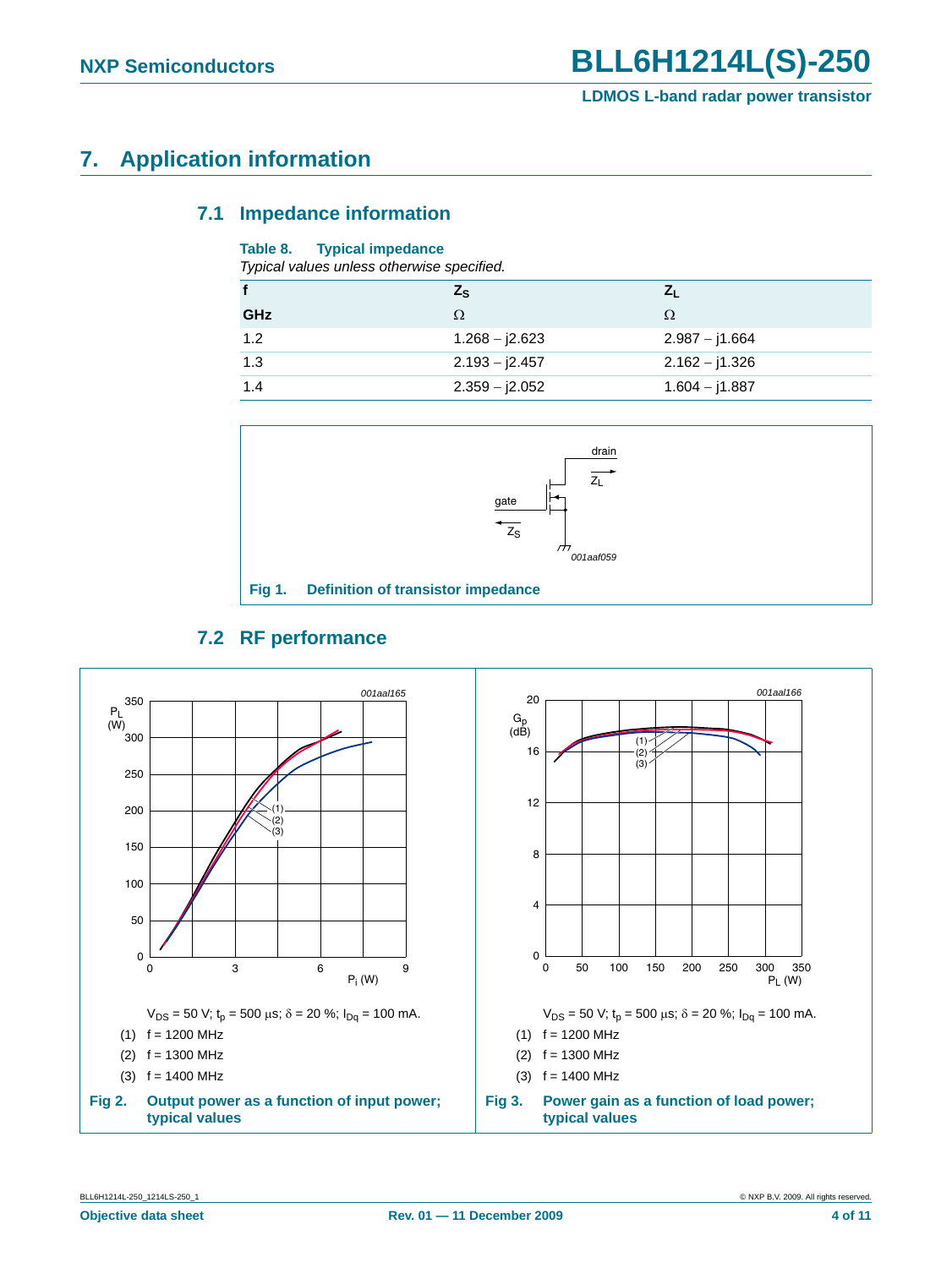## **NXP Semiconductors BLL6H1214L(S)-250**

#### **LDMOS L-band radar power transistor**

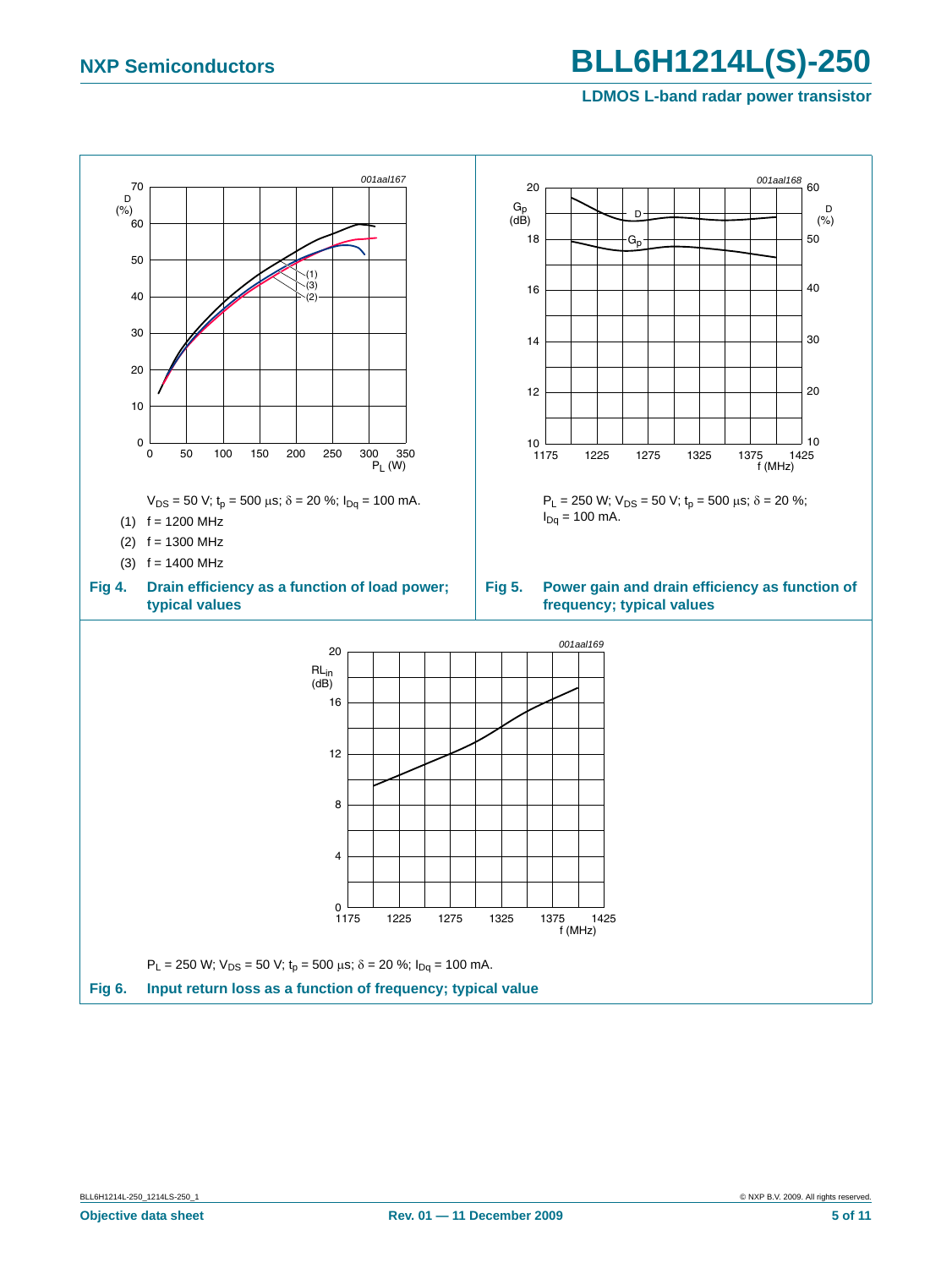

### <span id="page-5-5"></span>**7.3 Application circuit**

<span id="page-5-1"></span><span id="page-5-0"></span>**Table 9. List of components**

#### *See [Figure](#page-5-1) 7.*

*Striplines are on a Rogers Duroid 6006 Printed-Circuit Board (PCB);* ε*r = 6.15 F/m; thickness = 0.64 mm.*

| <b>Component</b>                | <b>Description</b>                            | Value       | <b>Remarks</b> |
|---------------------------------|-----------------------------------------------|-------------|----------------|
| C <sub>1</sub>                  | multilayer ceramic chip capacitor 10 µF; 35 V |             | $\boxed{11}$   |
| C <sub>2</sub> , C <sub>4</sub> | multilayer ceramic chip capacitor 51 pF       |             | $[2]$          |
| C <sub>3</sub> , C <sub>8</sub> | multilayer ceramic chip capacitor 1 nF        |             | $[2]$          |
| C <sub>5</sub>                  | multilayer ceramic chip capacitor 82 pF       |             | $^{[3]}$       |
| C6, C7                          | multilayer ceramic chip capacitor             | 56 pF       | [3]            |
| C <sub>9</sub>                  | multilayer ceramic chip capacitor             | 100 pF      | $^{[3]}$       |
| C10                             | electrolytic capacitor                        | 47 µF; 63 V |                |
| R <sub>1</sub>                  | <b>SMD</b> resistor                           | 10 $\Omega$ | 0603           |

<span id="page-5-2"></span>[1] American Technical Ceramics type 100A or capacitor of same quality.

<span id="page-5-3"></span>[2] American Technical Ceramics type 100B or capacitor of same quality.

<span id="page-5-4"></span>[3] American Technical Ceramics type 800B or capacitor of same quality.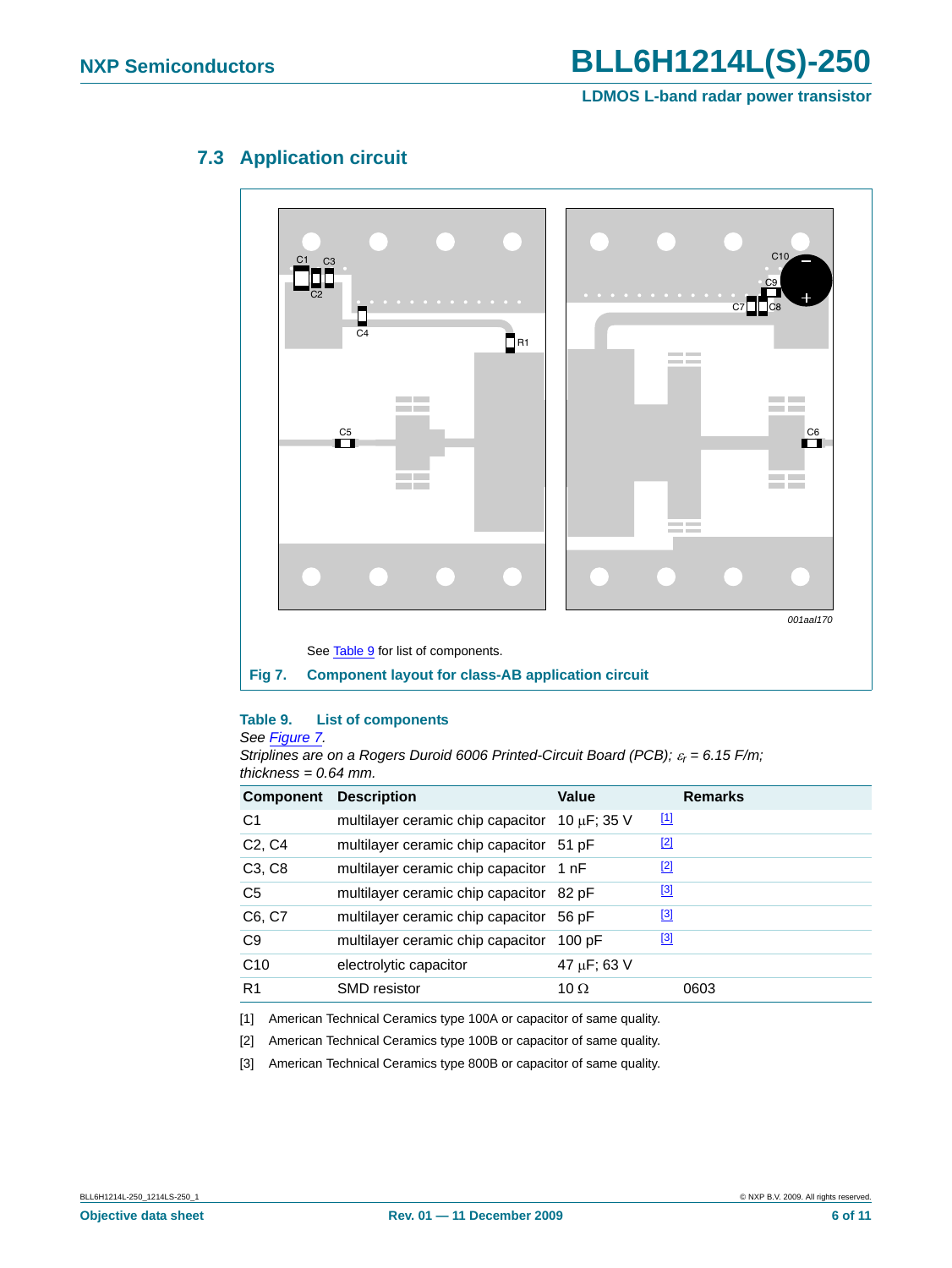**NXP Semiconductors BLL6H1214L(S)-250** 

#### **LDMOS L-band radar power transistor**

### <span id="page-6-0"></span>**8. Package outline**



#### **Fig 8. Package outline SOT502A**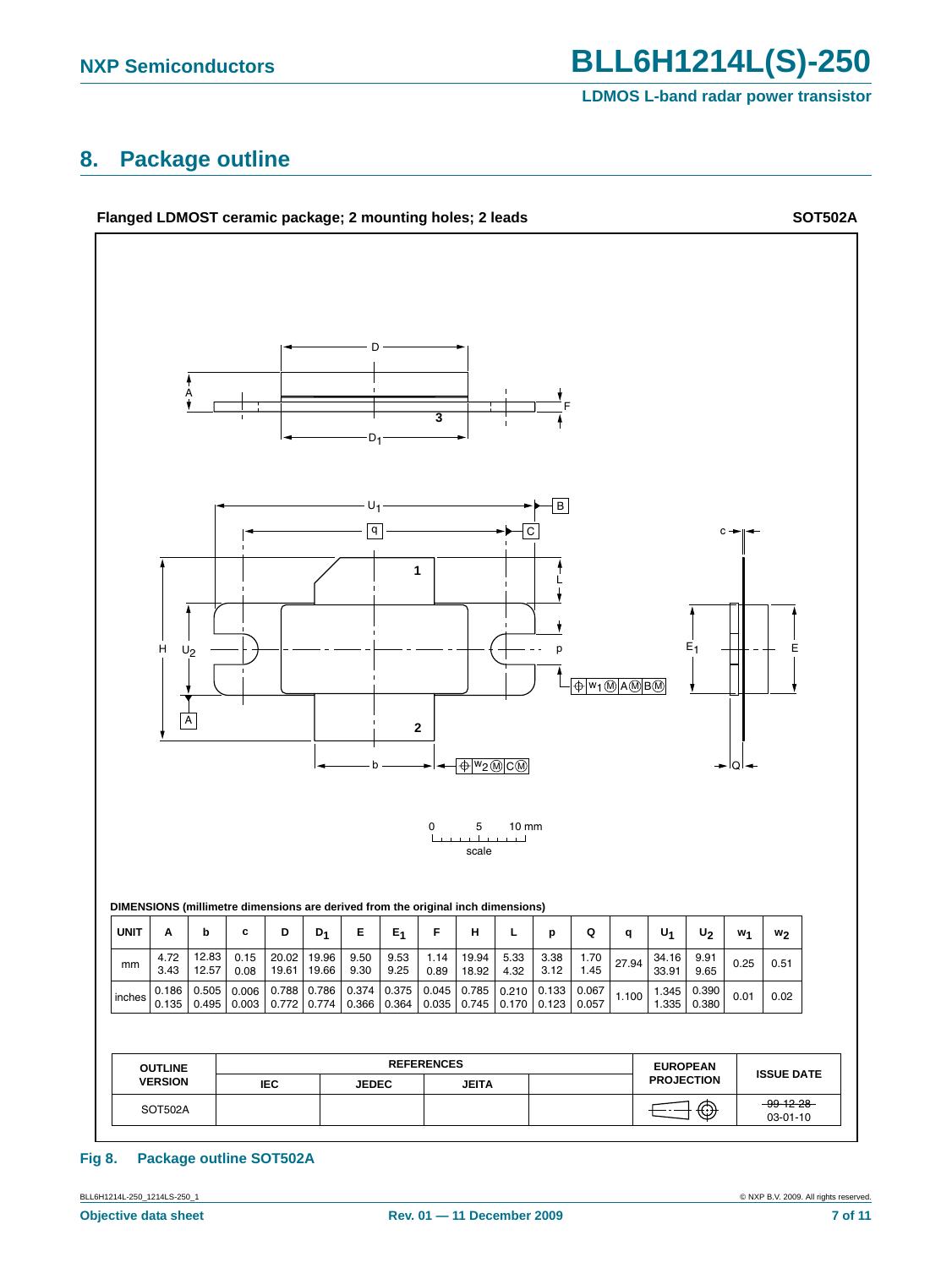

#### **Fig 9. Package outline SOT502B**

BLL6H1214L-250\_1214LS-250\_1 © NXP B.V. 2009. All rights reserved.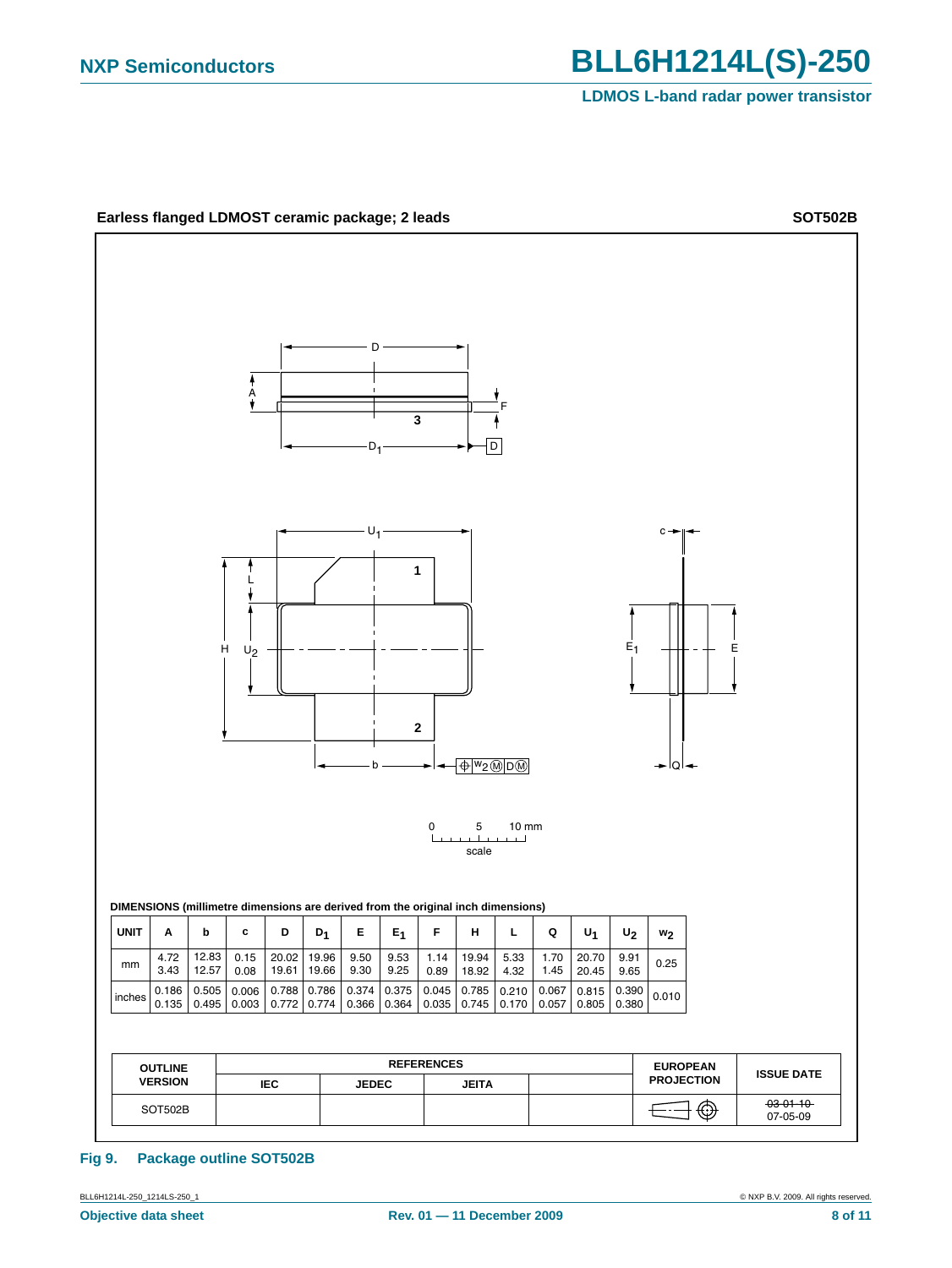### <span id="page-8-0"></span>**9. Abbreviations**

|               | <b>Table 10. Abbreviations</b>                          |
|---------------|---------------------------------------------------------|
| Acronym       | <b>Description</b>                                      |
| <b>LDMOS</b>  | Laterally Diffused Metal-Oxide Semiconductor            |
| <b>LDMOST</b> | Laterally Diffused Metal-Oxide Semiconductor Transistor |
| RF.           | Radio Frequency                                         |
| <b>SMD</b>    | <b>Surface Mounted Device</b>                           |
| L-band        | Long wave Band                                          |
| <b>VSWR</b>   | Voltage Standing-Wave Ratio                             |

### <span id="page-8-1"></span>**10. Revision history**

#### **Table 11. Revision history**

| Document ID                          | Release date | Data sheet status i  | <b>Change notice</b> | Supersedes |
|--------------------------------------|--------------|----------------------|----------------------|------------|
| BLL6H1214L-250 1214LS-250 1 20091211 |              | Objective data sheet |                      |            |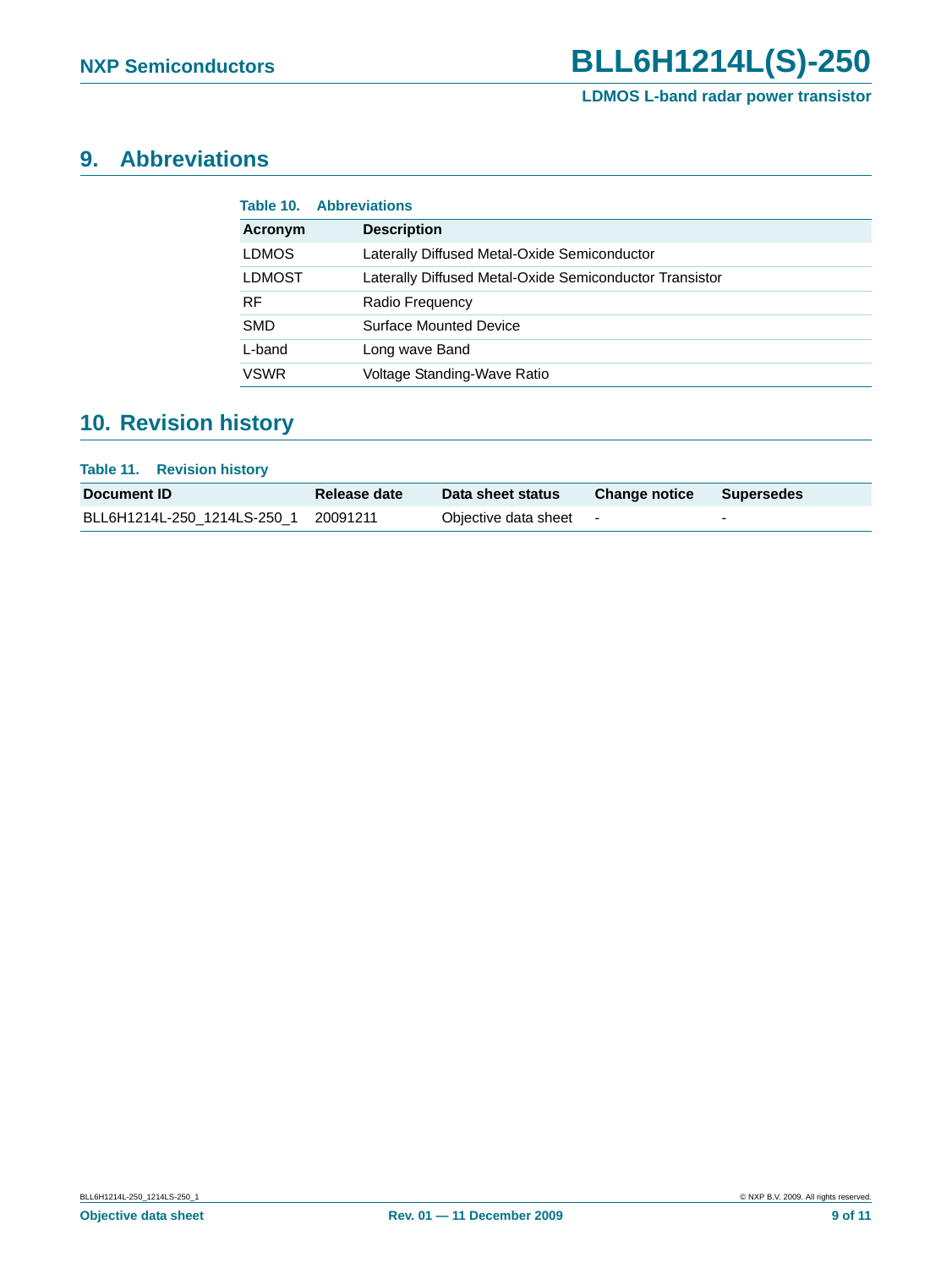### <span id="page-9-0"></span>**11. Legal information**

#### <span id="page-9-1"></span>**11.1 Data sheet status**

| Document status <sup>[1][2]</sup> | Product status <sup>[3]</sup> | <b>Definition</b>                                                                     |
|-----------------------------------|-------------------------------|---------------------------------------------------------------------------------------|
| Objective [short] data sheet      | Development                   | This document contains data from the objective specification for product development. |
| Preliminary [short] data sheet    | Qualification                 | This document contains data from the preliminary specification.                       |
| Product [short] data sheet        | Production                    | This document contains the product specification.                                     |

[1] Please consult the most recently issued document before initiating or completing a design.

[2] The term 'short data sheet' is explained in section "Definitions".

[3] The product status of device(s) described in this document may have changed since this document was published and may differ in case of multiple devices. The latest product status information is available on the Internet at URL http://www.nxp.com.

### <span id="page-9-2"></span>**11.2 Definitions**

**Draft —** The document is a draft version only. The content is still under internal review and subject to formal approval, which may result in modifications or additions. NXP Semiconductors does not give any representations or warranties as to the accuracy or completeness of information included herein and shall have no liability for the consequences of use of such information.

**Short data sheet —** A short data sheet is an extract from a full data sheet with the same product type number(s) and title. A short data sheet is intended for quick reference only and should not be relied upon to contain detailed and full information. For detailed and full information see the relevant full data sheet, which is available on request via the local NXP Semiconductors sales office. In case of any inconsistency or conflict with the short data sheet, the full data sheet shall prevail.

### <span id="page-9-3"></span>**11.3 Disclaimers**

**General —** Information in this document is believed to be accurate and reliable. However, NXP Semiconductors does not give any representations or warranties, expressed or implied, as to the accuracy or completeness of such information and shall have no liability for the consequences of use of such information.

**Right to make changes —** NXP Semiconductors reserves the right to make changes to information published in this document, including without limitation specifications and product descriptions, at any time and without notice. This document supersedes and replaces all information supplied prior to the publication hereof.

**Suitability for use —** NXP Semiconductors products are not designed, authorized or warranted to be suitable for use in medical, military, aircraft, space or life support equipment, nor in applications where failure or malfunction of an NXP Semiconductors product can reasonably be expected to result in personal injury, death or severe property or environmental

damage. NXP Semiconductors accepts no liability for inclusion and/or use of NXP Semiconductors products in such equipment or applications and therefore such inclusion and/or use is at the customer's own risk.

**Applications —** Applications that are described herein for any of these products are for illustrative purposes only. NXP Semiconductors makes no representation or warranty that such applications will be suitable for the specified use without further testing or modification.

**Limiting values —** Stress above one or more limiting values (as defined in the Absolute Maximum Ratings System of IEC 60134) may cause permanent damage to the device. Limiting values are stress ratings only and operation of the device at these or any other conditions above those given in the Characteristics sections of this document is not implied. Exposure to limiting values for extended periods may affect device reliability.

**Terms and conditions of sale —** NXP Semiconductors products are sold subject to the general terms and conditions of commercial sale, as published at http://www.nxp.com/profile/terms, including those pertaining to warranty, intellectual property rights infringement and limitation of liability, unless explicitly otherwise agreed to in writing by NXP Semiconductors. In case of any inconsistency or conflict between information in this document and such terms and conditions, the latter will prevail.

**No offer to sell or license —** Nothing in this document may be interpreted or construed as an offer to sell products that is open for acceptance or the grant, conveyance or implication of any license under any copyrights, patents or other industrial or intellectual property rights.

**Export control —** This document as well as the item(s) described herein may be subject to export control regulations. Export might require a prior authorization from national authorities.

### <span id="page-9-4"></span>**11.4 Trademarks**

Notice: All referenced brands, product names, service names and trademarks are the property of their respective owners.

### <span id="page-9-5"></span>**12. Contact information**

For more information, please visit: **http://www.nxp.com**

For sales office addresses, please send an email to: **salesaddresses@nxp.com**